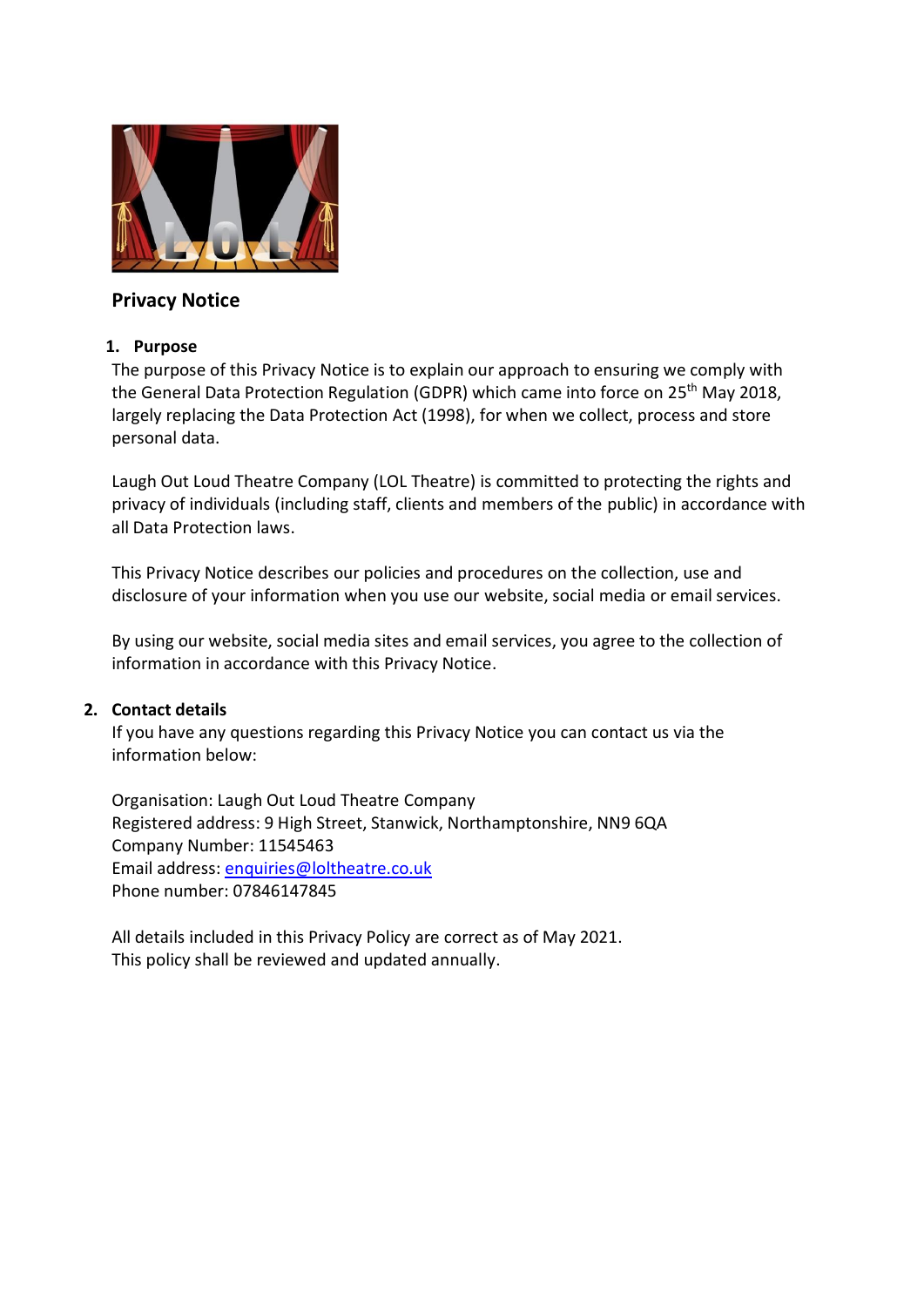#### **3. Types of Personal Data Collected**

Whilst using our services, LOL Theatre may ask you to provide certain personal data that can be used to identify you or contact you. Personal data may include, but is not limited to:

- First and last names
- $\bullet$  Fmail address
- Phone number
- Usage Data

Usage Data is automatically collected when using our website. Usage Data may include information such as your device's Internet Protocol Address (IP address), browser type, browser version, the pages of our website that you visit, the time and date of your visit, the time spent on those pages, unique device identifiers and other diagnostic data.

#### **4. Use of your personal data**

LOL Theatre may use personal data for the following purposes:

- Marketing and market research We may use your information for such purposes as data analysis, identifying usage trends, determining the effectiveness of our promotional campaigns, and to evaluate and improve our website and social media sites, products and services, marketing and your overall experience.
- To contact you We may use your information to contact you by email, telephone, SMS, or other equivalent forms of electronic communication, such as WhatsApp or Facebook messenger, regarding updates or informative communications relating to our products and services that may be relevant to you.

Please be assured that LOL Theatre respects your right to privacy. We never sell your personal data or share your personal data with third parties.

Your personal information is stored securely and we will only contact you about the things you are interested in.

### **5. Retention of your personal data**

LOL Theatre will retain personal data only for as long as is necessary for the purposes set out in this Privacy Notice.

LOL Theatre will retain Usage Data for internal analysis purposes only. Usage Data is generally retained for a short period of time only.

All registers that LOL Theatre have with any child's personal information will be automatically shredded or deleted after the workshop / event has finished.

### **6. Security of your personal data**

The security of your personal data is important to us, however please remember that no method of transmission over the internet, or method of electronic storage, is 100% secure. While we strive to use commercially acceptable means to protect your personal data, we cannot guarantee its absolute security.